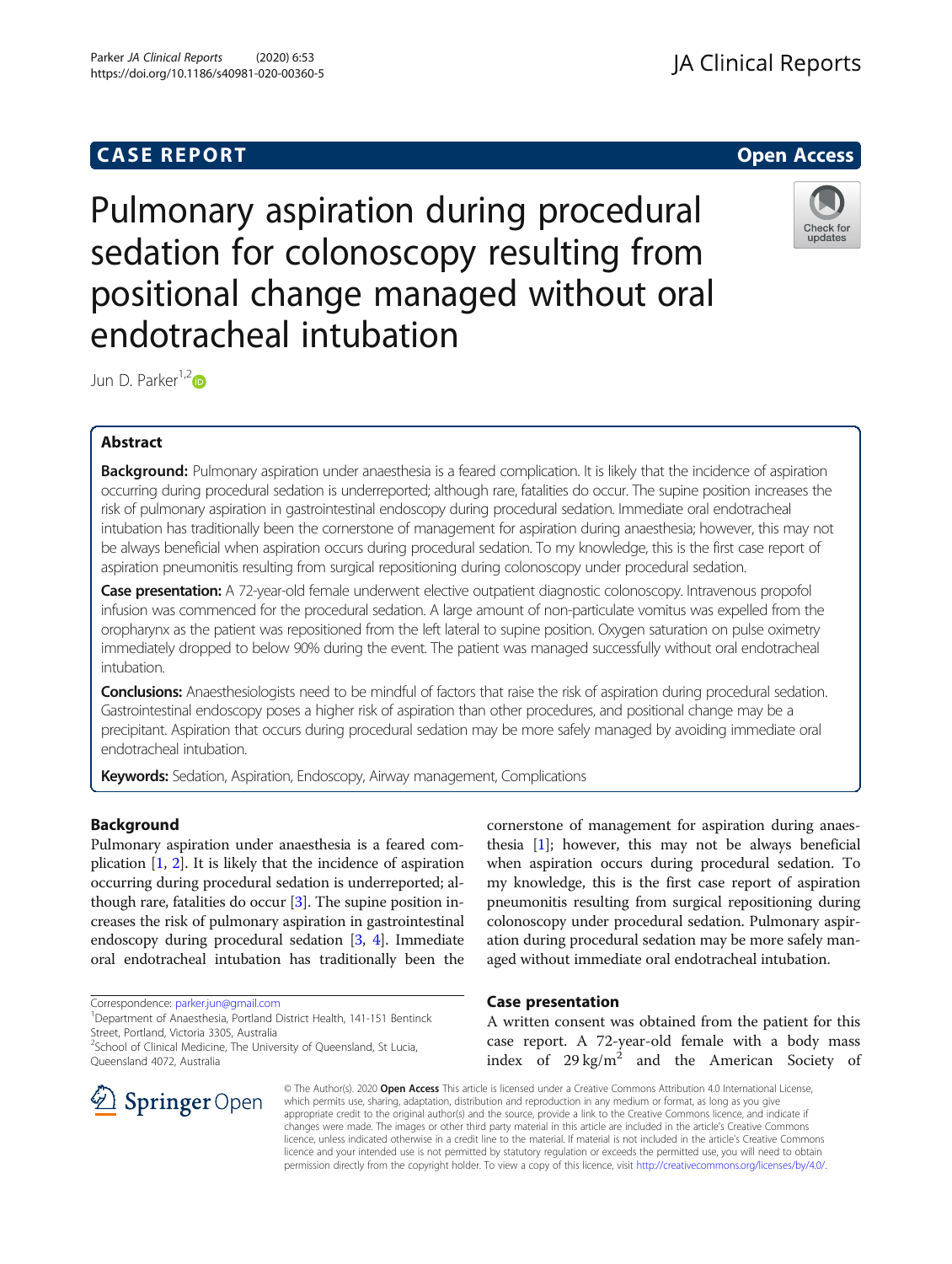Anesthesiologists physical classification 2 underwent elective outpatient diagnostic colonoscopy for positive faecal occult blood test. The patient fasted for 2 h for clear liquids and 6 h for some limited foods and liquids as per the fasting guidelines by the Australian and New Zealand College of Anaesthetists (ANZCA) [[5\]](#page-2-0). Her past medical history included total abdominal hysterectomy and hypertension managed on amlodipine, irbesartan, and hydrochlorothiazide.

A 22-gauge intravenous catheter was placed in the hand, and standard monitoring as per the sedation guidelines by ANZCA was attached including continuous capnography [\[6](#page-2-0)]. Pre-induction vitals were as follows: blood pressure of 111/76 mmHg, pulse rate of 66 beats per minute, oxygen saturation of 98% on room air, and respiratory rate of 18 breaths per minute. The patient was placed in the left lateral position, and a Hudson mask was applied with an oxygen flow rate of 6 L per minute. Intravenous sedation was commenced with propofol with a slow incremental bolus of 80 mg; then, an infusion was commenced at 600 mg per hour (7.9 mg/kg/h). A deep level of sedation was obtained ranging between modified Ramsay Sedation Scale of 5 to 8.

Colonic intubation posed a moderate technical challenge due to an angulated distal sigmoid colon. The patient was repositioned supine 20 min after commencement of the procedure. A size 6.0-mm external diameter nasopharyngeal airway was also placed in the right nostril in anticipation of airway obstruction. Soon after repositioning, a large amount of vomitus consisting of non-particulate yellow fluid was expelled from the mouth. The oropharynx was immediately suctioned with a Yankauer sucker, and the patient was placed in the head-down left lateral position. Oxygen saturation immediately dropped from 97 to 89%. Oxygen flow rate was increased to 10 L per minute, but this did not improve the oxygen saturation beyond 92%. The patient was repositioned supine after noting no further oropharyngeal regurgitation. The sedation level was lightened by reducing the propofol infusion rate to 200 mg per hour (2.6 mg/kg/h) in order for more protective reflexes to return. After several minutes, the patient was again repositioned into the head-down left lateral position at the anaesthesiologist's request for precautionary reason. Colonoscopy was completed, and the patient was taken to the postoperative recovery unit. Her other observations during the procedure did not show marked variations before and after the aspiration event: the respiratory rate stayed between 20 and 28 breaths per minute, her systolic blood pressure recorded values between 99 and 136 mmHg, and the heart rate ranged between 58 and 72 beats per minute. The total procedure time was 51 min.

After regaining consciousness, the oxygen saturation improved and fluctuated between 94 and 98% with an oxygen flow rate of 6L a minute through a Hudson mask. The patient reported throat and central chest

discomfort, and intravenous paracetamol 1 g and nebulized salbutamol 5 mg were administered. The patient also reported mild dyspnoea, cough, and a sense of pulmonary congestion. Chest X-ray showed no signs of lung consolidation or collapse. Oxygen delivery continued with nasal prongs at 3 L per minute on discharge to the ward.

The patient was admitted overnight due to ongoing oxygen requirement. A spike in temperature of 38.3 °C and right basal crackles were noted in the evening. By the following morning, the patient no longer required oxygen and reported minimal pulmonary symptoms except coughing; therefore, she was discharged home. A follow-up at 5 days showed the patient had completely recovered from the incident.

### **Discussion**

While much attention has been accorded to aspiration under general anaesthesia [\[1,](#page-2-0) [2\]](#page-2-0), aspiration following procedural sedation remains poorly reported in the literature [\[3](#page-2-0)]. The incidence of 0.10 to 0.16% has been reported [\[7,](#page-3-0) [8\]](#page-3-0); however, underreporting is likely considering that pulmonary aspiration of gastric content during colonoscopy occurred in 3% of patients assessed with a scintigraphic method [\[9\]](#page-3-0).

Since Mendelson reported a mortality rate of 3.0% from pulmonary aspiration in 1946 [\[10](#page-3-0)], subsequent studies showed varying mortality rates from 4.5% and 6.6% to as high as 70% in at-risk compromised inpatients [[11](#page-3-0)–[13](#page-3-0)]. While data are more limited, mortality rate from aspiration during procedural sedation appears much lower [[3](#page-2-0)].

Traditionally, initial management for aspiration under anaesthesia involved immediate oral endotracheal intubation followed by bronchoscopic suctioning in the case of aspiration of particulate vomitus before application of positive pressure ventilation [[1,](#page-2-0) [2\]](#page-2-0). Not all cases of aspiration under procedural sedation have been managed with endotracheal intubation [\[3](#page-2-0)], and indeed no consensus exists on the recommended management of pulmonary aspiration specifically occurring during procedural sedation. More recently, a role for high-flow nasal oxygen has been suggested [\[14](#page-3-0)].

There were several reasons why in this case the patient was not intubated. The morbidity associated with oral endotracheal intubation outweighed the potential benefits. Firstly, the patient aspirated non-particulate matter and bronchoscopic suctioning was not indicated, obviating the need for intubation for this purpose. Secondly, oxygen saturation after aspiration remained adequate. Brief and profound hypoxia in healthy humans is well tolerated in the absence of circulatory compromise [\[15](#page-3-0)]. Thirdly, the patient maintained spontaneous breathing, and positive pressure ventilation was not applied. Positive pressure ventilation applied through an oral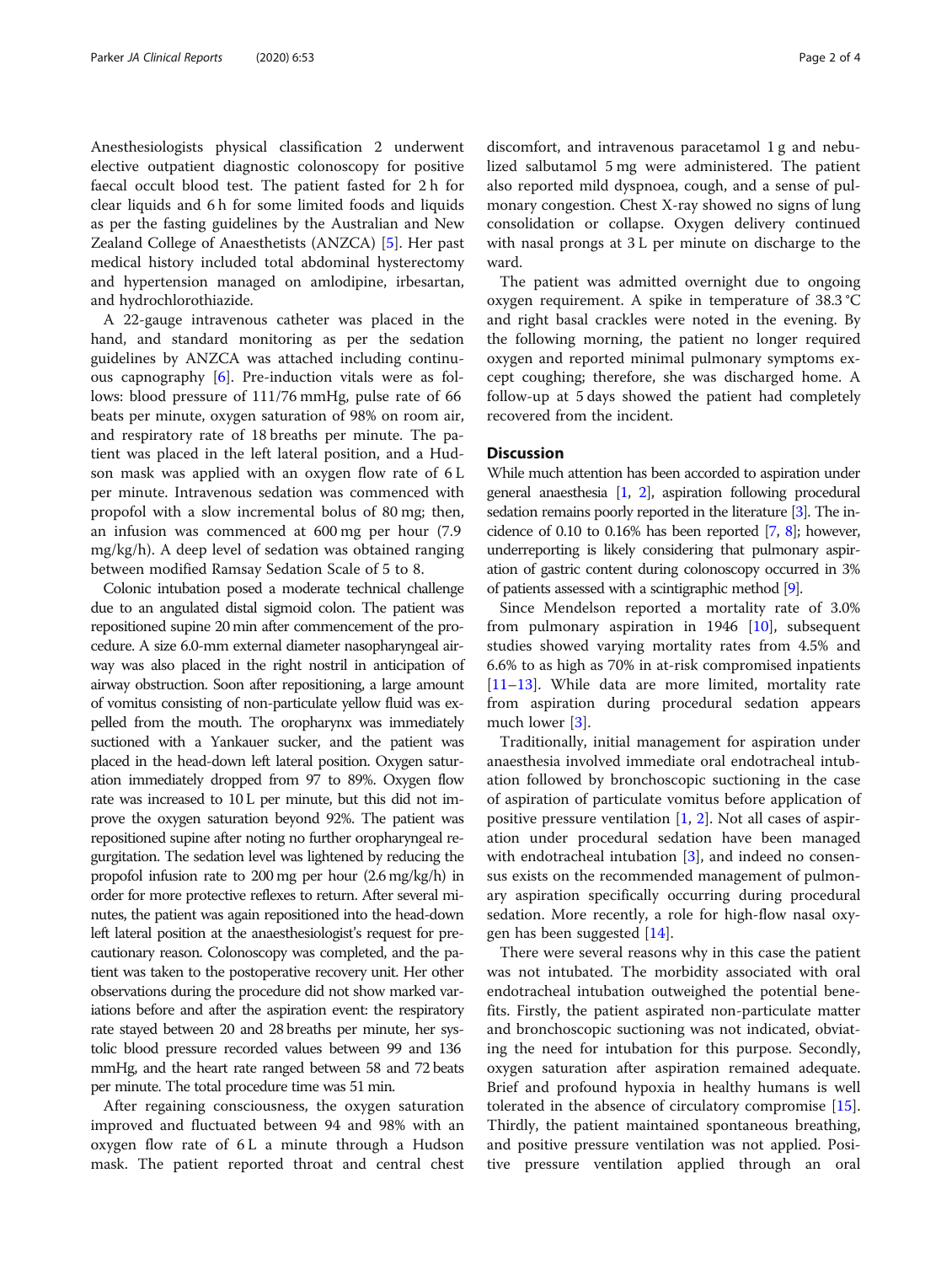<span id="page-2-0"></span>endotracheal tube even after suctioning could potentially further drive incompletely suctioned aspirates deeper into the smaller airways. The risk of lung contamination in a spontaneously breathing patient may thus be lower than that in a patient under positive pressure ventilation. Fourthly, the procedure did not require general anaesthesia and was of short duration.

Colonoscopy involves colonic insufflation of gas to distend the colon and frequently requires application of abdominal pressure and positional change which may increase the risk of aspiration  $[16, 17]$  $[16, 17]$  $[16, 17]$ . Anaesthesiologists and proceduralists both need to be mindful of factors that predispose patients to aspiration during procedural sedation. Coughing during procedural sedation has been suggested as a surrogate marker of impending aspiration with supine positioning further heightening the risk [4]. When prodromal signs of vomiting such as coughing and change in respiratory patterns are evident, prevention of overt aspiration should be initiated immediately. This includes reduction in bowel distension and reduction or cessation in administration of sedatives [\[18\]](#page-3-0). Change in body positioning may also be helpful. It is still unclear what constitutes the most protective body positioning. Some advocate sitting or semi-recumbent position [\[19](#page-3-0), [20\]](#page-3-0), while others advocate left lateral position [\[21](#page-3-0)] or steep Trendelenburg position [[22\]](#page-3-0).

In this case, positioning from left lateral to supine was likely the trigger factor for vomiting and aspiration. A nasopharyngeal airway was also inserted at the corresponding time. An inappropriately long nasopharyngeal airway may irritate the coughing or gag reflex which may predispose the patient to vomiting [\[23](#page-3-0)]. Although the length of the nasopharyngeal airway was short, it may have still contributed to the gag reflex.

Prevention of aspiration can be achieved by promoting gastric emptying with pharmacological agents or removing gastric contents with nasogastric intubation before commencement of anaesthesia. Nasogastric intubation may also lead to perioperative aspiration [\[24](#page-3-0)], and whether to leave the nasogastric tube in situ or to remove it prior to commencement of anaesthesia remains a matter of contention [\[25](#page-3-0)]. Preoperative gastric ultrasound to quantify residual gastric content shows promise in potentially offering preoperative identification of those at risk of pulmonary aspiration. In an Australian study, 4.1% of patients who presented for elective procedure had gastric residual volume at a level considered at risk of pulmonary aspiration [\[26](#page-3-0)].

Published management strategies of aspiration during anaesthesia have been generally written for cases requiring general anaesthesia. Aspiration that occurs during procedural sedation may not necessarily benefit from the same approach. While aspiration containing particulate

matter should be managed with endotracheal intubation [1], aspiration of non-particulate matter may be more safely managed without immediate oral endotracheal intubation if adequate oxygen saturation is maintained. In a haemodynamically unstable patient following aspiration, endotracheal intubation should be strongly considered as this is a predictor for ventilatory support in the intensive care unit  $[1, 11]$  $[1, 11]$  $[1, 11]$ . Developing a guideline specifically for management of aspiration during procedural sedation would be beneficial.

In conclusion, anaesthesiologists need to be mindful of factors that raise the risk of aspiration during procedural sedation. Gastrointestinal endoscopy poses a higher risk of aspiration than other procedures, and positional change may be a precipitant. Aspiration that occurs during procedural sedation may be more safely managed by avoiding immediate oral endotracheal intubation.

#### **Abbreviations**

ANZCA: Australian and New Zealand College of Anaesthetists

#### Acknowledgements

JP would like to thank Dr. Peter Reid for his assistance with the article.

#### Author's contributions

JP is the sole author of this manuscript. The author read and approved the final manuscript.

#### Funding

None.

#### Availability of data and materials

Not applicable.

### Ethics approval and consent to participate

Not applicable.

### Consent for publication

Written consent was obtained from the patient for publication.

#### Competing interests

The author declares no competing interests.

Received: 8 May 2020 Accepted: 7 July 2020 Published online: 14 July 2020

#### References

- 1. Janda M, Scheeren TW, Nöldge-Schomburg GF. Management of pulmonary aspiration. Best Pract Res Clin Anaesthesiol. 2006 Sep;20(3):409–27.
- 2. Beck-Schimmer B, Bonvini JM. Bronchoaspiration: incidence, consequences and management. Eur J Anaesthesiol. 2011 Feb;28(2):78–84.
- 3. Green SM, Mason KP, Krauss BS. Pulmonary aspiration during procedural sedation: a comprehensive systematic review. Br J Anaesth. 2017 Mar 1; 118(3):344–54.
- 4. El Chafic AH, Eckert G, Rex DK. Prospective description of coughing, hemodynamic changes, and oxygen desaturation during endoscopic sedation. Dig Dis Sci. 2012 Jul;57(7):1899–907.
- 5. Australian and New Zealand College of Anaesthetists. Guidelines on Preanesthesia consultation and patient preparation, ANZCA Professional Document PS07. 2017. [http://www.anzca.edu.au/documents/ps07-2008](http://www.anzca.edu.au/documents/ps07-2008-recommendations-for-the-pre-anaesthesia.pdf) [recommendations-for-the-pre-anaesthesia.pdf.](http://www.anzca.edu.au/documents/ps07-2008-recommendations-for-the-pre-anaesthesia.pdf)
- 6. Australian and New Zealand College of Anaesthetists. Guidelines on sedation and/or analgesia for diagnostic and interventional medical, dental or surgical procedures. ANZCA Professional Document PS09. 2014. [http://](http://www.anzca.edu.au/getattachment/resources/professional-documents/ps09-2014-guidelines-on-sedation-and-or-analgesia-for-diagnostic-and-interventional-medical-dental-or-surgical-procedures.pdf) [www.anzca.edu.au/getattachment/resources/professional-documents/ps09-2](http://www.anzca.edu.au/getattachment/resources/professional-documents/ps09-2014-guidelines-on-sedation-and-or-analgesia-for-diagnostic-and-interventional-medical-dental-or-surgical-procedures.pdf)